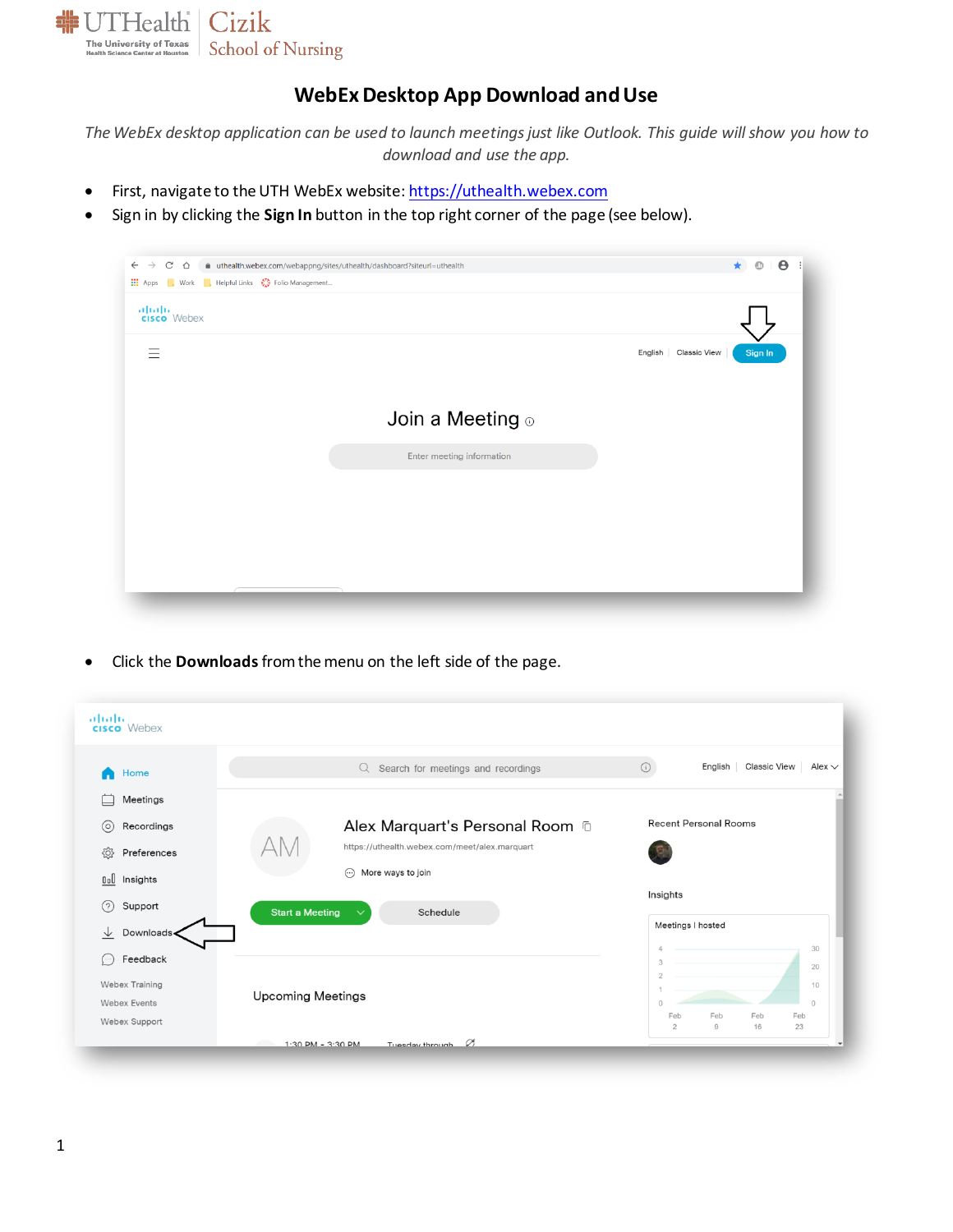Cizik **非UTHealth The University of Texas**<br>Health Science Center at Houston **School of Nursing** 

> • Click the **Download** button for the Cisco WebEx Meetings Desktop App (If you are presented with two **Download** buttons for either Apple or Windows operating systems click the button that corresponds with your machine's operating system).



• Open the file once it downloads the install wizard will launch. Follow along with the wizard by first clicking **Next.**

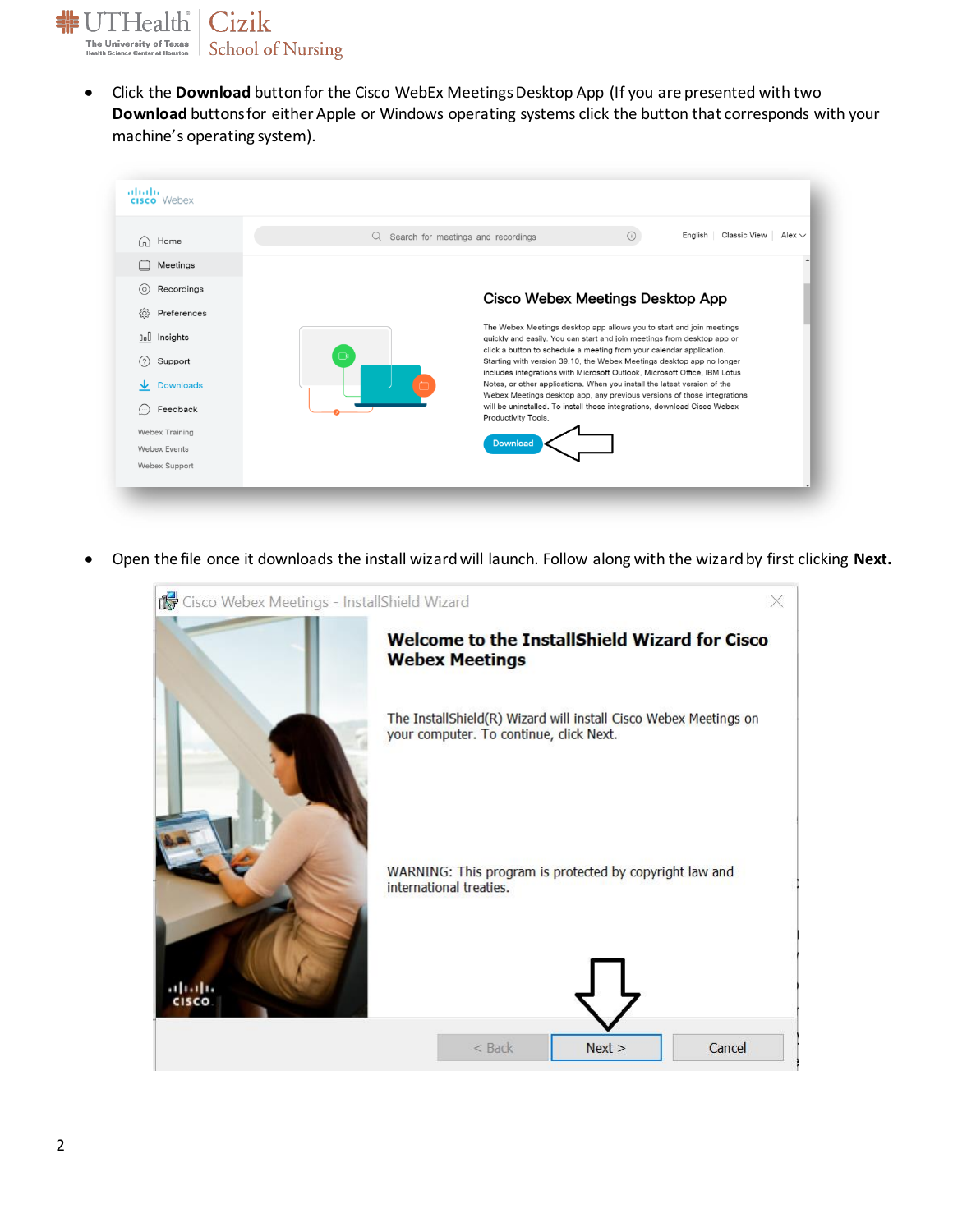

• Accept the license agreement and click **Next** again. Then click **Install.**

| do Cisco Webex Meetings - InstallShield Wizard                                                                                                                                                                                                                                                                                                                                                                                                                                                                                                                                                                                                                                                                                                                                                                                                                                                                                                                                 |                 |
|--------------------------------------------------------------------------------------------------------------------------------------------------------------------------------------------------------------------------------------------------------------------------------------------------------------------------------------------------------------------------------------------------------------------------------------------------------------------------------------------------------------------------------------------------------------------------------------------------------------------------------------------------------------------------------------------------------------------------------------------------------------------------------------------------------------------------------------------------------------------------------------------------------------------------------------------------------------------------------|-----------------|
| <b>License Agreement</b><br>Please read the following license agreement carefully.                                                                                                                                                                                                                                                                                                                                                                                                                                                                                                                                                                                                                                                                                                                                                                                                                                                                                             | 11.11.<br>CISCO |
| law may require that certain consumer protection laws of your country of residence apply to some<br>sections of this Agreement. The United Nations Convention on Contracts for the International<br>Sale of Goods will not apply.<br>13. GENERAL TERMS. If any portion of this Agreement is found to be void or unenforceable,<br>the remaining provisions will remain in full force and effect. This Agreement constitutes the entire<br>agreement between the parties with respect to the Software and supersedes any conflicting or<br>additional terms contained in any purchase order or elsewhere. Your use of the Webex services<br>shall be governed by your separate written agreement with Webex for such services. No changes<br>to this Agreement will be binding unless in writing and accepted by Webex and you. However, the<br>contents of the Cisco Systems, Inc. Online Privacy Statement are subject to change in the manner<br>described in that document. |                 |
| I accept the terms in the license agreement<br>$\bigcirc$ I do not accept the terms in the license agreement<br><b>InstallShield</b>                                                                                                                                                                                                                                                                                                                                                                                                                                                                                                                                                                                                                                                                                                                                                                                                                                           |                 |
| Next<br>$<$ Back                                                                                                                                                                                                                                                                                                                                                                                                                                                                                                                                                                                                                                                                                                                                                                                                                                                                                                                                                               | Cancel          |

• The application will begin installing. This could take a few minutes. Once it is finished you will be presented with the screen below. Click **Finish.**



After clicking the finish button the application will launch on the right side of your screen. You may then use the application to schedule and start meetings.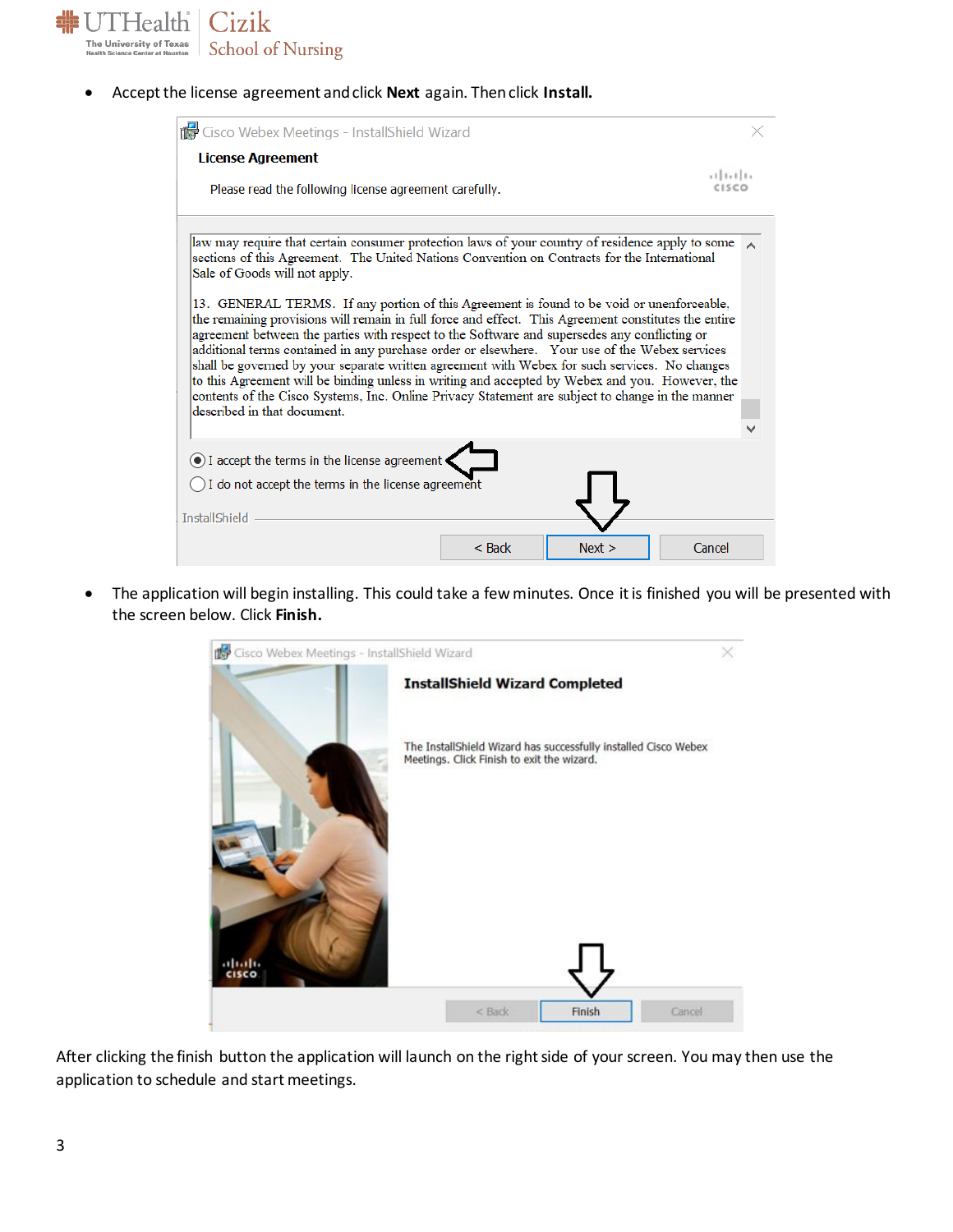

## **Overview of the WebEx Desktop App**

The **Start a Meeting** button will open your personal meeting room where you can then invite attendees.

Note: If you have scheduled a meeting, this is NOT the button you will use to start it. This button is only for your personal meeting room. Instructions for starting meetings you have scheduled can be found below in the section about "Upcoming Meetings."



The **Schedule** button will allow you to schedule meetings.

Note: If you have Outlook installed clicking **Schedule** will open Outlook for scheduling the meeting. If you do not have Outlook installed it will open the WebEx website for scheduling. See training on Scheduling a Webex meeting with the Website for more info.